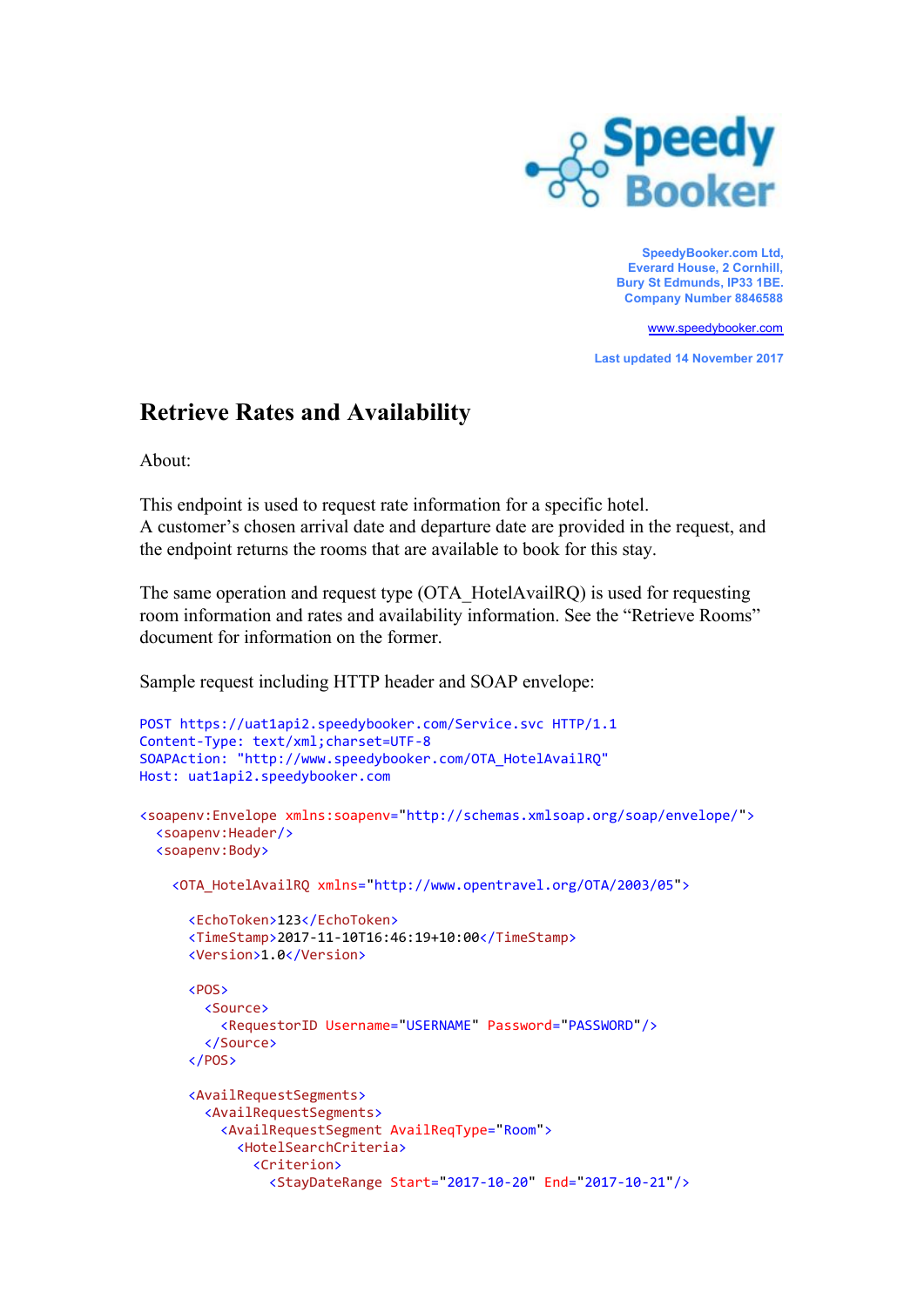```
<HotelRef HotelCode="HOTELID"/>
        </Criterion>
      </HotelSearchCriteria>
    </AvailRequestSegment>
  </AvailRequestSegments>
</AvailRequestSegments>
```
## </OTA\_HotelAvailRQ>

</soapenv:Body> </soapenv:Envelope>

## Element Information

| Element             | Description                    | Single/Multiple |
|---------------------|--------------------------------|-----------------|
| OTA HotelAvailRQ    | Root                           | Single          |
| EchoToken           | Unique ID for request          | Single          |
| Version             | Always 1                       | Single          |
| TimeStamp           | Time of the transaction        | Single          |
| <b>POS</b>          | Sender Information             | Single          |
| Source              |                                | Single          |
| Requester ID        | Sender Information             | Single          |
| Username            | Username                       | Single          |
| Password            | Password                       | Single          |
| AvailRequestSegment |                                | Single          |
| AvailReqType        | Always room                    | Single          |
| HotelRef            | Information about the hotel    | Single          |
| HotelCode           | The id for the required vendor | Single          |
| StayDateRange       | Date Information               | Single          |
| <b>Start</b>        | Arrival date                   | Single          |
| End                 | Departure date                 | Single          |

Sample response:

This is the response for a successful request

```
<s:Envelope xmlns:s="http://schemas.xmlsoap.org/soap/envelope/">
   <s:Body xmlns:xsi="http://www.w3.org/2001/XMLSchema-instance"
xmlns:xsd="http://www.w3.org/2001/XMLSchema">
      <OTA_HotelAvailRS xmlns="http://www.opentravel.org/OTA/2003/05">
        <EchoToken>123</EchoToken>
        <RoomStays>
            <RoomStay>
               <RoomTypes>
                  <RoomType RoomTypeCode="28" NumberOfUnits="15">
                    <RoomDescription Name="Standard Single">
                        <Text>
                         These rooms have a single bed and access to a shared
bathroom.
                         All bedrooms are equipped with the following
facilities; ensuite bathroom,
                         tea & coffee making facilities, desk with work
space & mirror,
                         direct dial telephone, hairdryer, flat screen
television and free Wi-Fi throughout the hotel.
```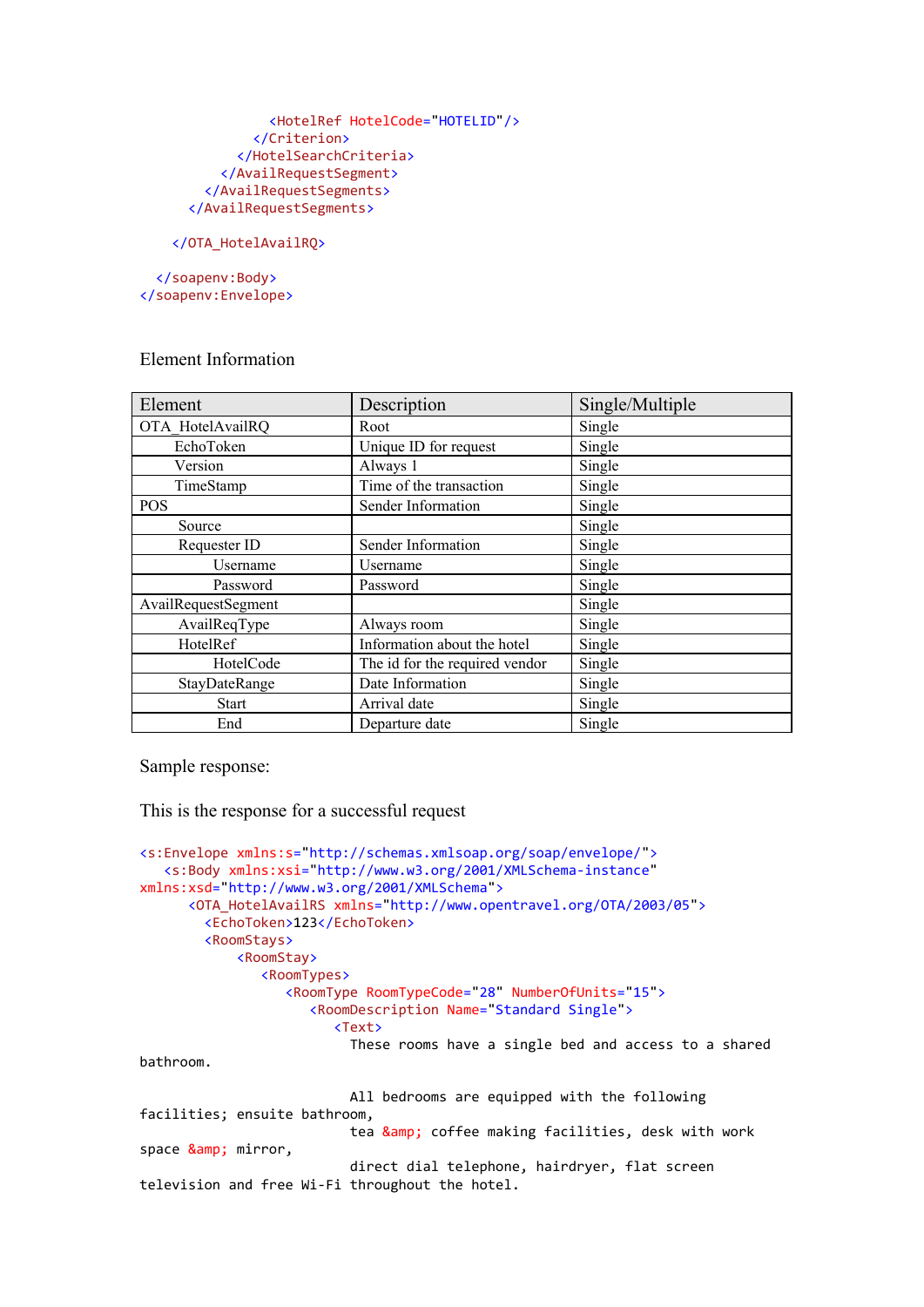```
In addition guests can enjoy free on-site car parking
(100 spaces).
                        </Text>
                     </RoomDescription>
                  </RoomType>
               </RoomTypes>
               <RoomRates>
                  <RoomRate xmlns="">
                     <Rates>
                        <Rate>
                           <Base CurrencyCode="GBP" AmountAfterTax="250.00"/>
                        </Rate>
                     </Rates>
                  </RoomRate>
               </RoomRates>
            </RoomStay>
            <RoomStay>
               <RoomTypes>
                  <RoomType RoomTypeCode="3472" NumberOfUnits="10">
                     <RoomDescription Name="Double ensuite">
                        <Text>
                          These rooms have a double bed and ensuite bathroom.
                          All bedrooms are equipped with the following
facilities; ensuite bathroom,
                          tea & coffee making facilities, desk with work
space & mirror,
                          direct dial telephone, hairdryer, flat screen
television and free Wi-Fi throughout the hotel.
                          In addition guests can enjoy free on-site car parking
(100 spaces).
                        </Text>
                     </RoomDescription>
                  </RoomType>
               </RoomTypes>
               <RoomRates>
                  <RoomRate xmlns="">
                     <Rates>
                        <Rate>
                           <Base CurrencyCode="GBP" AmountAfterTax="375.00"/>
                        </Rate>
                     </Rates>
                  </RoomRate>
               </RoomRates>
            </RoomStay>
         </RoomStays>
         <TimeStamp>2017-11-10T16:46:20.7530481+00:00</TimeStamp>
         <Version>1.0</Version>
      </OTA_HotelAvailRS>
   </s:Body>
</s:Envelope>
```

| Element          | Description             | Single/Multiple |
|------------------|-------------------------|-----------------|
| OTA HotelAvailRS | Root                    | Single          |
| EchoToken        | Unique ID from request  | Single          |
| Version          | Always 1                | Single          |
| TimeStamp        | Time of the transaction | Single          |
| <b>Success</b>   |                         | Single          |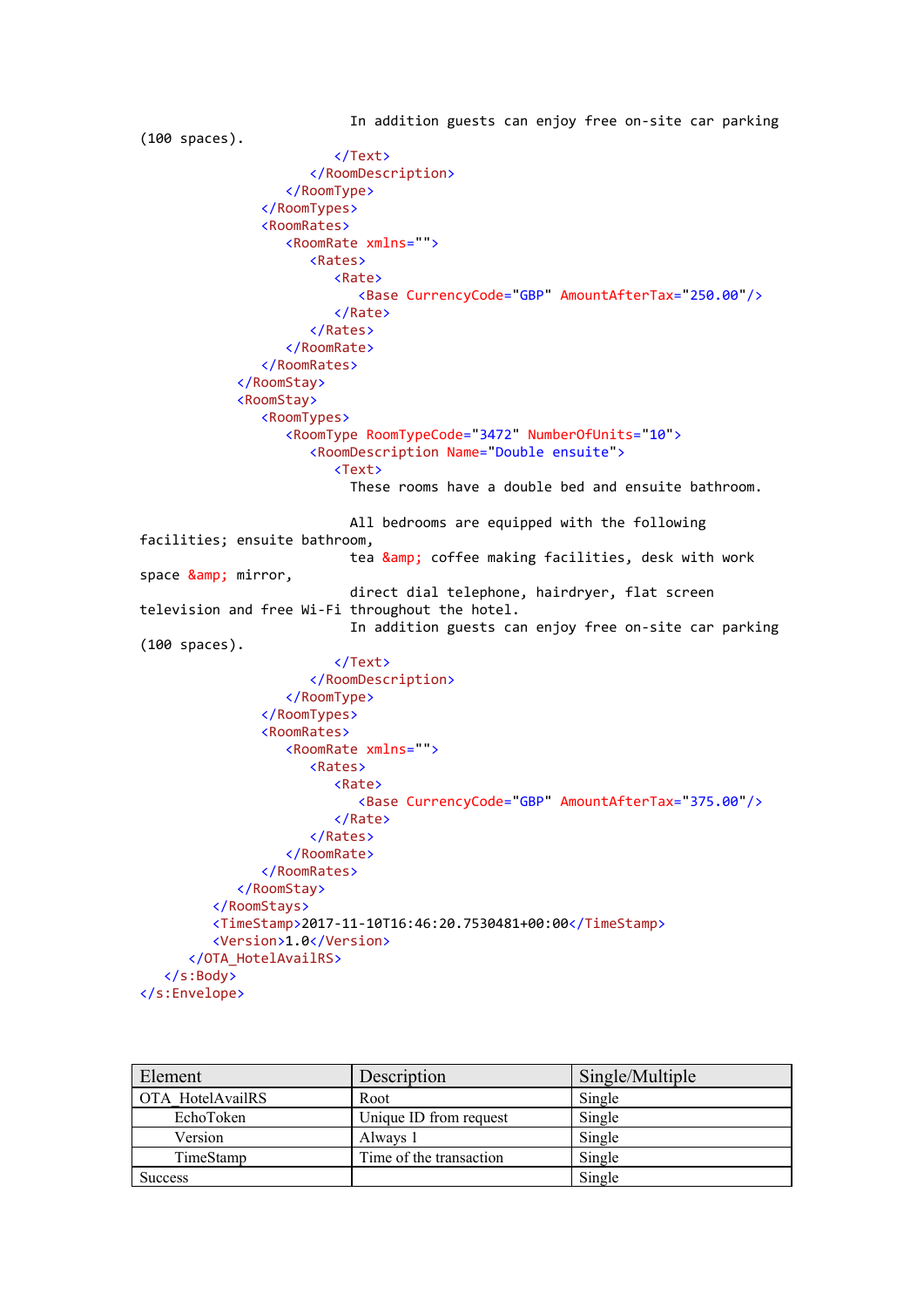| RoomStay        | Base for room/rate information  | Multiple |
|-----------------|---------------------------------|----------|
| RoomType        | Base for room information       | Single   |
| RoomTypeCode    | The code for the room           | Single   |
| NumberOfUnits   | Number of available rooms of    | Single   |
|                 | this type                       |          |
| RoomDescription | Information about the room      | Single   |
| Name            | Text name of the room           | Single   |
| Text            | Plain text information for the  | Single   |
|                 | room                            |          |
| RoomRates       | Base info for rates             | Single   |
| Rates           | SB will only send a single rate |          |
| Rate            |                                 |          |
| Base            |                                 |          |
| CurrencyCode    | Currency code for room          | Single   |
| AmountAfterTax  | Full amount for the room        | Single   |

Sample Error response:

```
<s:Envelope xmlns:s="http://schemas.xmlsoap.org/soap/envelope/">
  <s:Body xmlns:xsi="http://www.w3.org/2001/XMLSchema-instance"
xmlns:xsd="http://www.w3.org/2001/XMLSchema">
   <OTA_HotelAvailRS xmlns="http://www.opentravel.org/OTA/2003/05">
     <EchoToken>123</EchoToken>
     <Errors>
       <Error Type="392" Code="6">username/password do not match</Error>
      </Errors>
      <TimeStamp>2017-10-31T17:25:27.5614367+00:00</TimeStamp>
     <Version>1.0</Version>
   </OTA_HotelAvailRS>
 </s:Body>
</s:Envelope>
```

| Element          | Description                                                            | Single/Multiple |
|------------------|------------------------------------------------------------------------|-----------------|
| OTA HotelAvailRS | Root                                                                   | Single          |
| EchoToken        | Unique ID for request                                                  | Single          |
| Version          | Always 1                                                               | Single          |
| TimeStamp        | Time of the transaction                                                | Single          |
| Error            | Indicates an error. Contains<br>plain text description of the<br>error | Multiple        |
| Type             | Indicates the type of error                                            | Single          |
| Code             | Specific error code                                                    | Single          |

## *Notes*

A hotel identified by a HotelRef has multiple room types.

For the purpose of this method, a RoomStay element includes only a single room type, so the room rate only applies to the one room type. Only one room rate is returned for each room type.